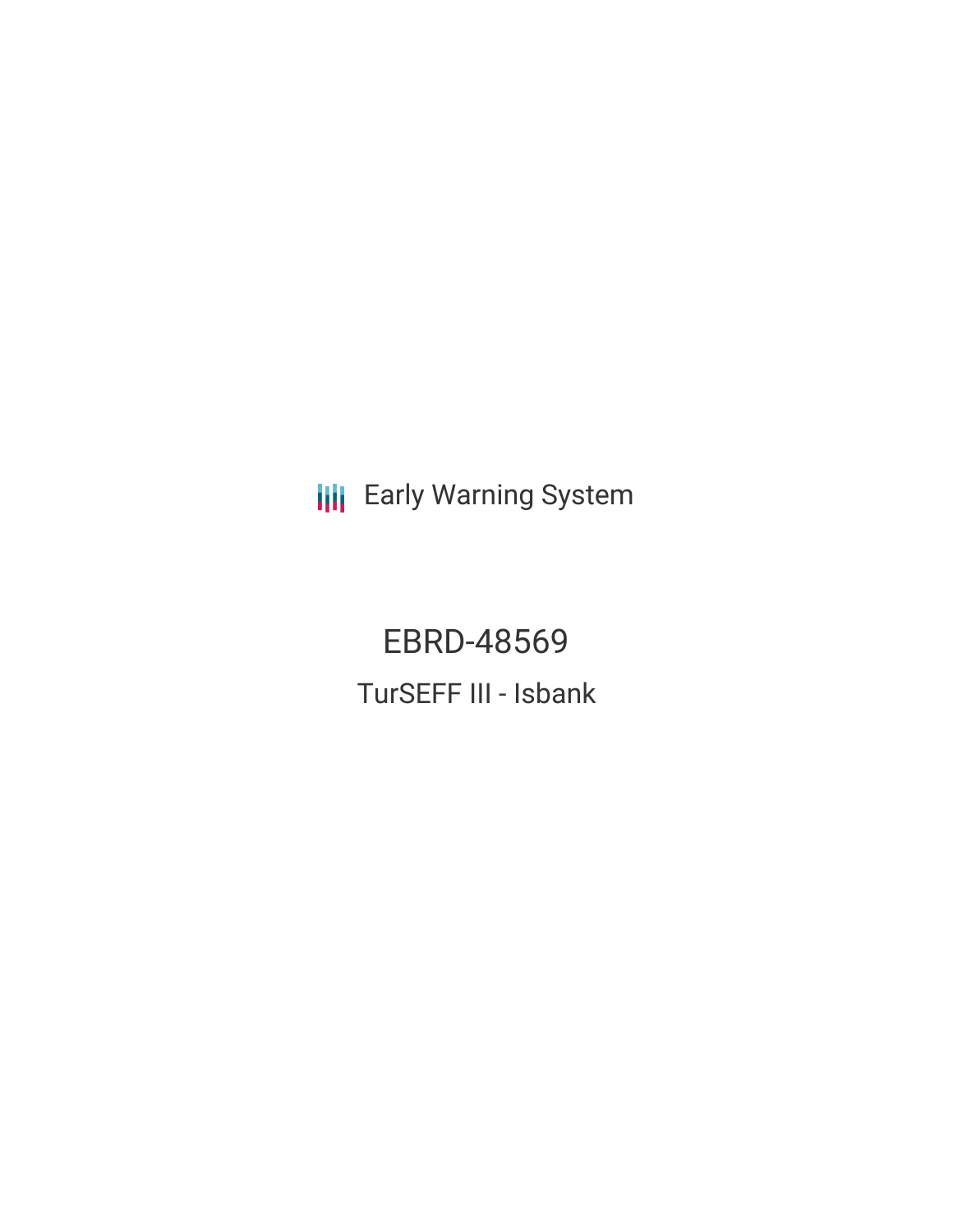

## **Quick Facts**

| <b>Countries</b>               | Turkey                                                  |
|--------------------------------|---------------------------------------------------------|
| <b>Financial Institutions</b>  | European Bank for Reconstruction and Development (EBRD) |
| <b>Status</b>                  | Approved                                                |
| <b>Bank Risk Rating</b>        | FI                                                      |
| <b>Voting Date</b>             | 2017-10-04                                              |
| <b>Borrower</b>                | <b>TURKIYE IS BANKASI AS DPR</b>                        |
| <b>Sectors</b>                 | Construction, Energy, Finance, Hydropower               |
| <b>Investment Type(s)</b>      | Loan                                                    |
| <b>Investment Amount (USD)</b> | $$55.00$ million                                        |
| <b>Project Cost (USD)</b>      | $$55.00$ million                                        |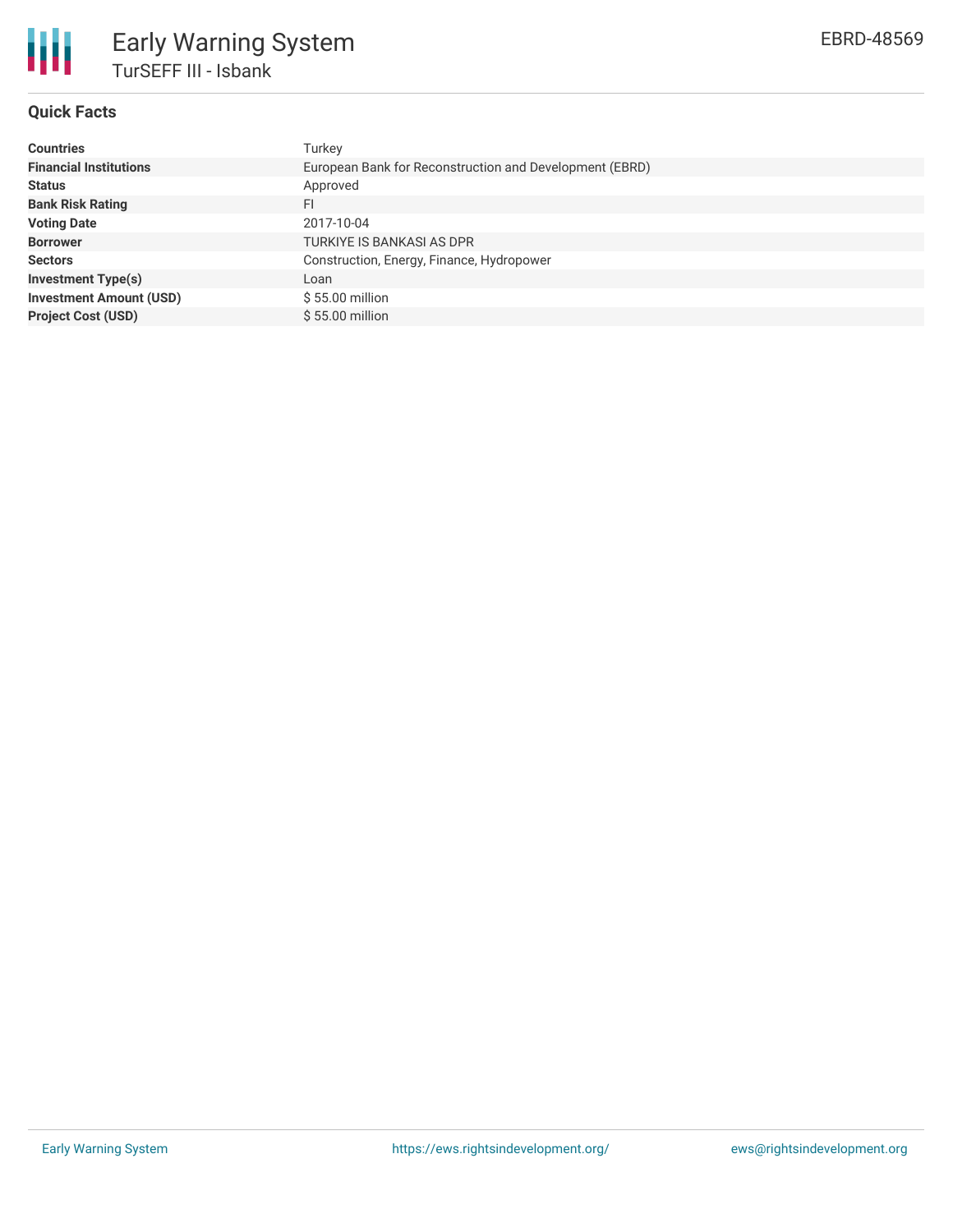

# **Project Description**

This project provides financing to Turkish bank Turkiye ii Bankasi A.S. for on-lending to private and public sector companies to finance resource efficiency and small scale renewable energy investments.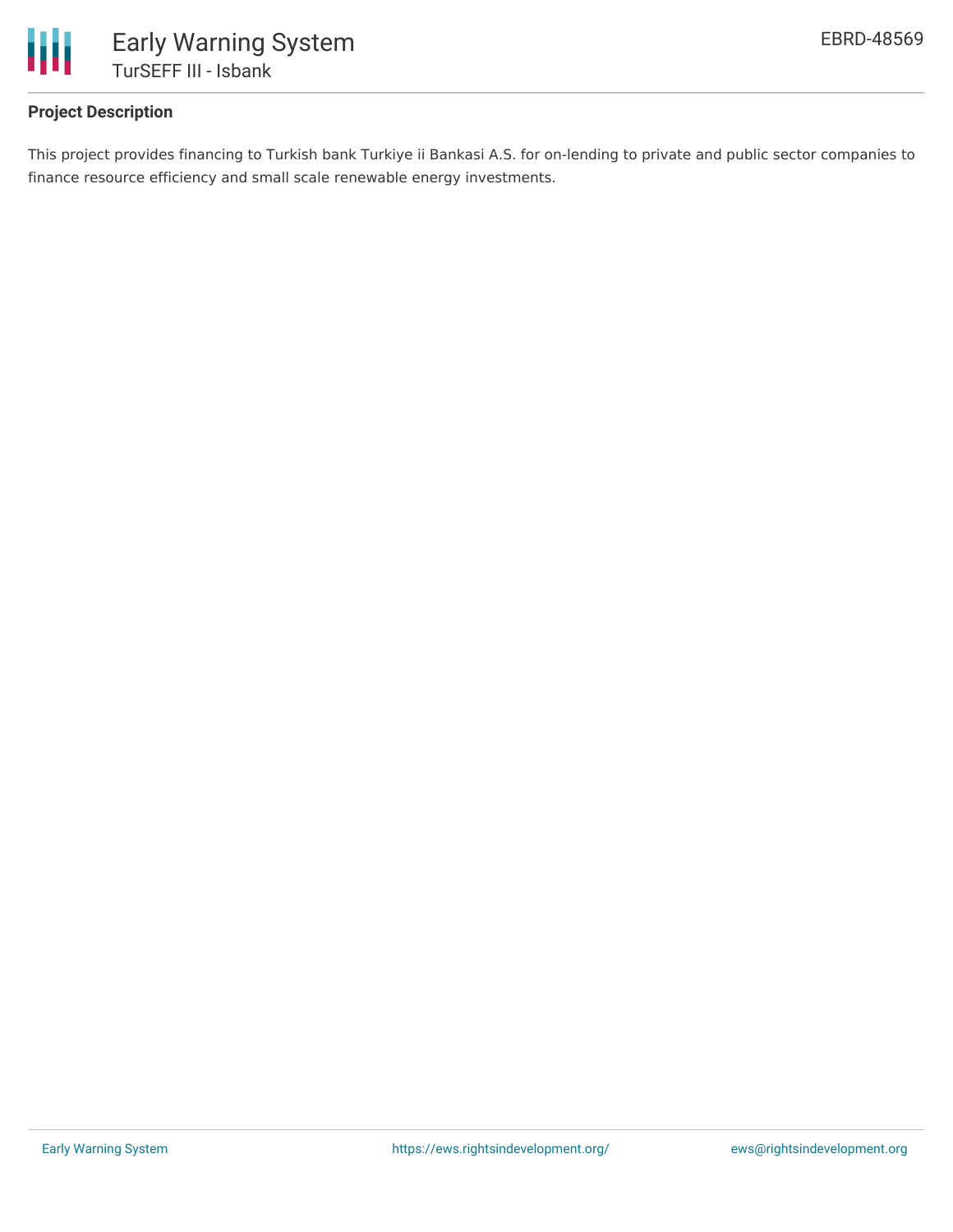### **Investment Description**

European Bank for Reconstruction and Development (EBRD)

This investment is a subscription to the senior notes issued under the company's existing Diversified Payment Rights programme.

### **Financial Intermediary**

Financial Intermediary: A commercial bank or financial institution that receives funds from a development bank. A financial intermediary then lends these funds to their clients (private actors) in the form of loans, bonds, guarantees and equity shares. Financial intermediaries include insurance, pension and equity funds. The direct financial relationship is between the development bank and the financial intermediary.

Turkiye Is Bankasi Anonim Sirketi [\(Isbank\)](file:///actor/174/) (Financial Intermediary)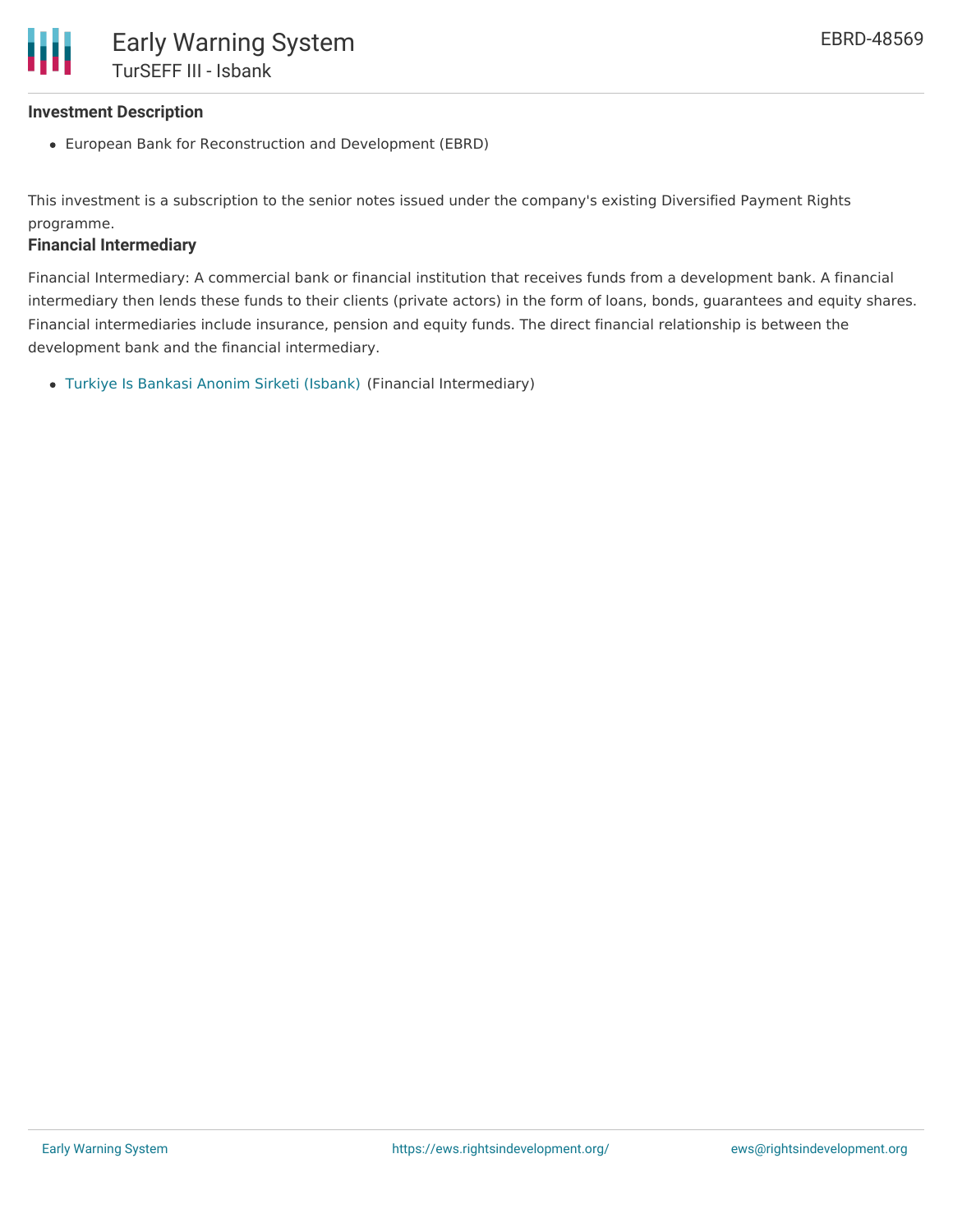

## **Private Actors Description**

Isbank is the largest private bank in Turkey by total assets, deposits and loans. As of September 2017 unconsolidated figures, Isbank had total assets of €83.3 billion and capital of €9.8 billion. Isbank has an unparalleled regional branch network among private banks with 1,370 domestic and foreign branches. Isbank is currently rated BB+ (stable) by Fitch (August 2017), BB (negative) by Standard and Poor's ("S&P", January 2017) and Ba2 (negative) by Moody's (March 2017).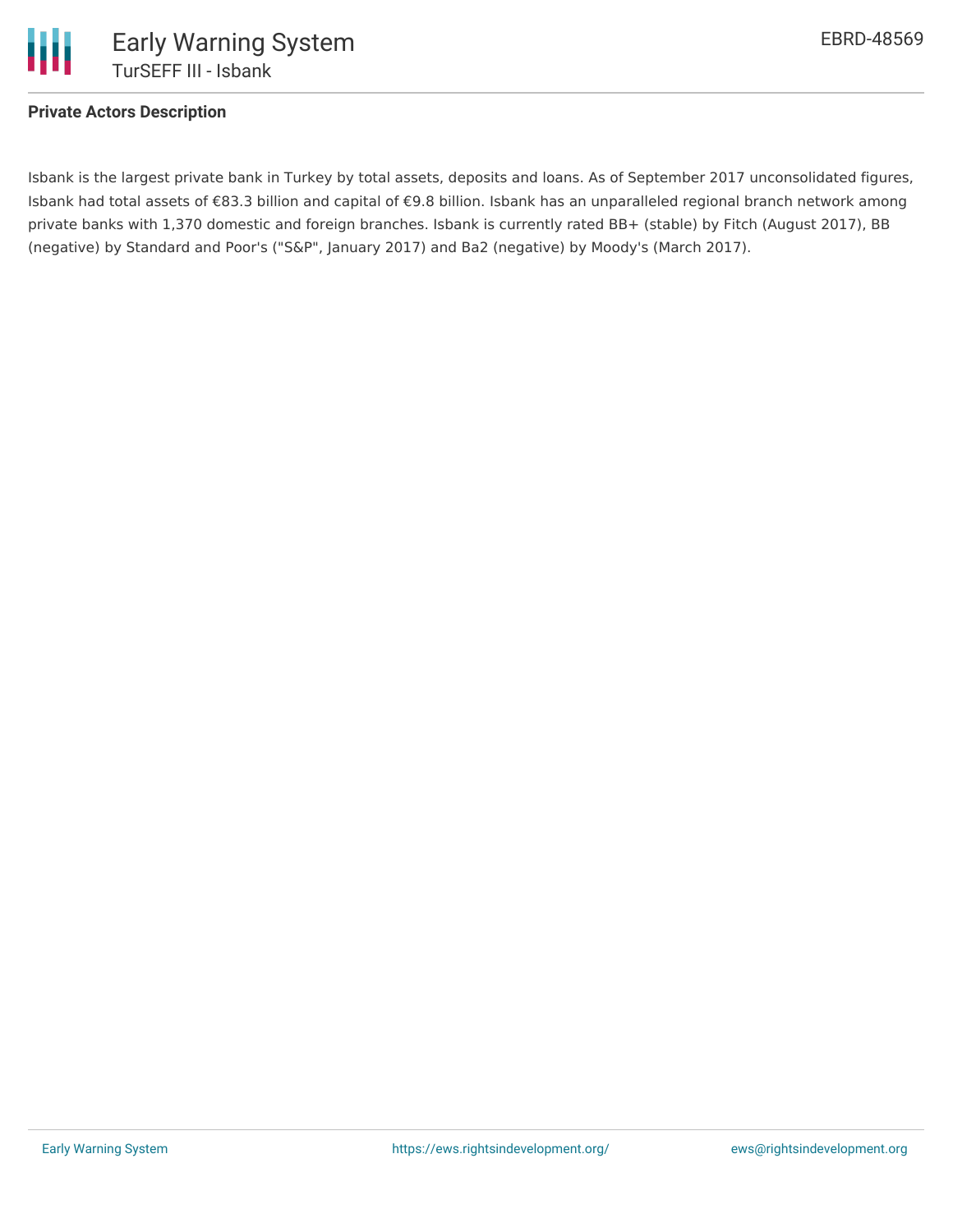

## **Contact Information**

Meryem Onel Meryem.Onel@isbank.com.tr 90 212 316 28 41 Page 3 90 212 316 08 32 www.isbank.com.tr Türkiye Is Bankasi A.S International Banking Division Is Kuleleri Kule:1 Kat:25 34330 4.Levent - Istanbul

#### ACCOUNTABILITY MECHANISM OF EBRD

The Project Complaint Mechanism (PCM) is the independent complaint mechanism and fact-finding body for people who have been or are likely to be adversely affected by an European Bank for Reconstruction and Development (EBRD)-financed project. If you submit a complaint to the PCM, it may assess compliance with EBRD's own policies and procedures to prevent harm to the environment or communities or it may assist you in resolving the problem that led to the complaint through a dialogue with those implementing the project. Additionally, the PCM has the authority to recommend a project be suspended in the event that harm is imminent. You can contact the PCM at pcm@ebrd.com or you can submit a complaint online using an online form, http://www.ebrd.com/eform/pcm/complaint\_form?language=en. You can learn more about the PCM and how to file a complaint at http://www.ebrd.com/work-with-us/project-finance/project-complaint-mechanism.html.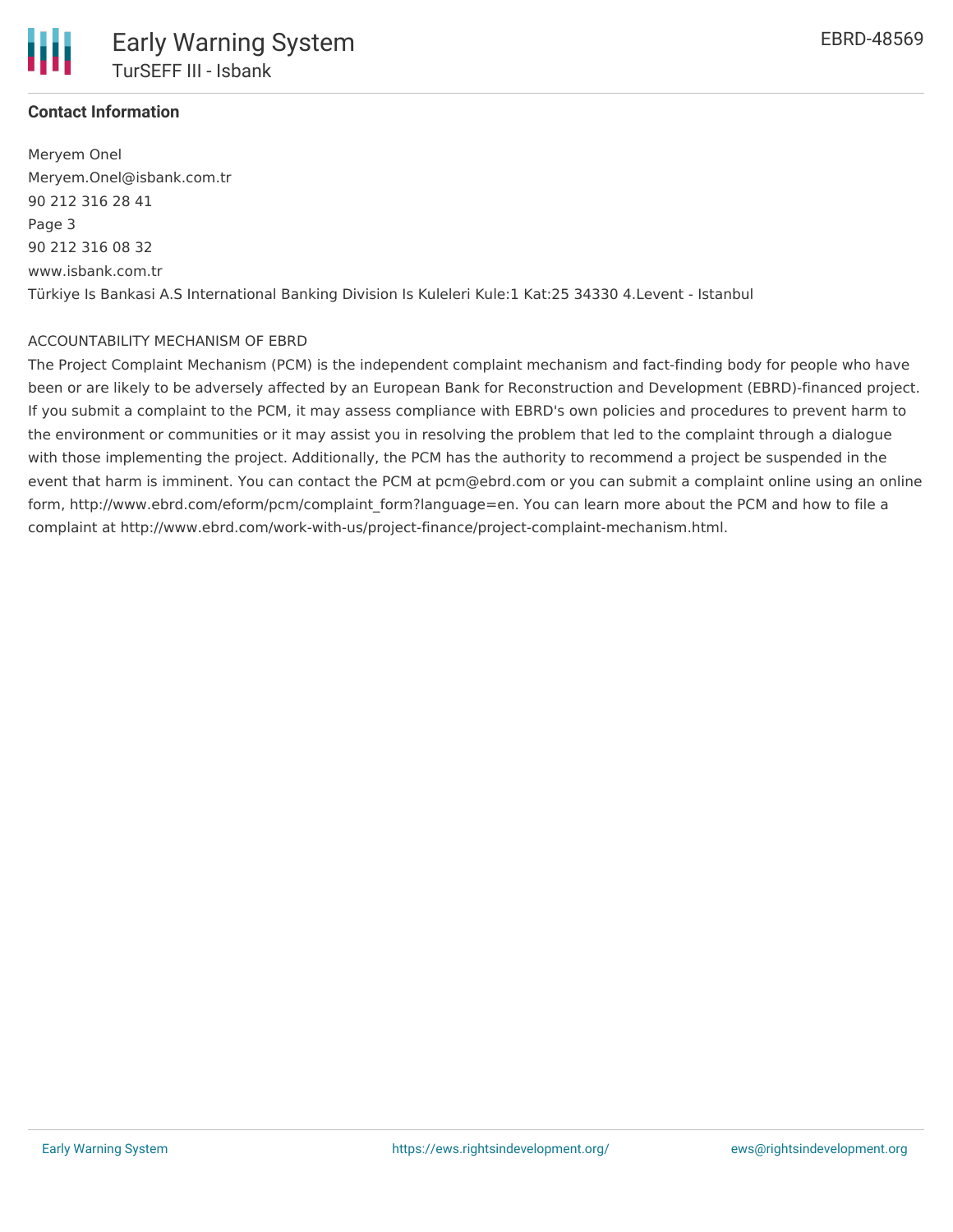

## **Bank Documents**

• Project Summary [Document](https://ewsdata.rightsindevelopment.org/files/documents/69/EBRD-48569.pdf) (Turkish) [\[Original](http://www.ebrd.com/cs/Satellite?c=Content&cid=1395269340336&d=&pagename=EBRD%2FContent%2FDownloadDocument) Source]